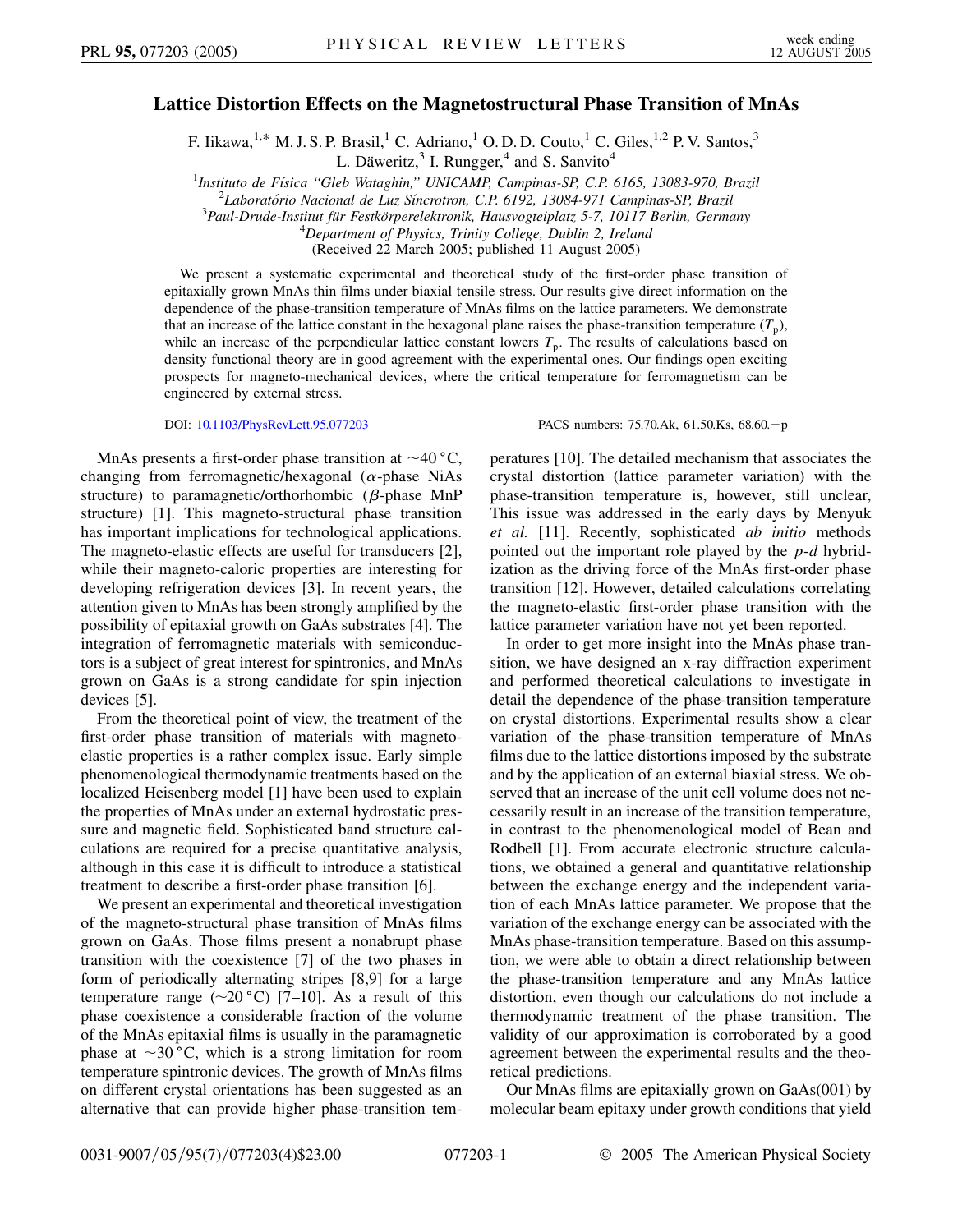

FIG. 1. (a) Schematic diagram of a unit cell of the *A*-orientation MnAs/GaAs(001). The lattice parameters  $a_{\text{ortho}}$ ,  $b<sub>ortho</sub>$ , and  $c<sub>ortho</sub>$  are defined in the orthorhombic structure notation. (b) Diagram of a biaxial stress ring cell. The x-ray beam was focused at the center of the ring.

*A*-oriented films, [13] as shown in the Fig. 1(a). We use here the orthorhombic notation [see Fig. 1(a)], which is more appropriate for MnAs film on GaAs, since the films are deformed by the substrate and lose the hexagonal symmetry to an orthorhombic one even in the  $\alpha$  phase. The results presented here were obtained for a 130 nm thick MnAs film. External biaxial strain was applied using a stress ring cell [14] assembled in a temperature controlled continuous  $N_2$  gas flow cryostat. The sample is mounted between a ring and a sphere [Fig. 1(b)] and biaxial strain is achieved by moving the sphere towards the ring [14]. The film (much thinner than the substrate), which is located on the upper side of the sample, undergoes a symmetric biaxial tensile strain at the center of the ring. The strain is approximately uniform within  $\sim$  1 mm of diameter from the center, which is of the order of the x-ray beam spot.

Figure 2(a) shows the x-ray diffraction patterns for the 130 nm MnAs film under different external stress conditions at  $T = 0$  °C. The diffraction peak corresponds to the MnAs(004) reflection. When an external biaxial tensile strain is applied to the MnAs films, the x-ray diffraction peak shifts to higher angles, indicating a decrease of the lattice parameter along the growth direction, due to the stretching of the in-plane parameters. We also note a decrease of the x-ray intensity for increasing strain. This is attributed to a decrease of the probed volume, which maintains the geometrical condition for a maximum of diffraction as the sample curvature changes. We assumed that the variation of the scattering structure factor with strain is negligible since the strain range used in this work is relatively small (less than 0.3%).

Figure 2(b) shows the x-ray diffraction spectra obtained for temperatures ranging from zero to  $60^{\circ}$ C during a heating cycle without an external strain. The diffraction patterns show two peaks: the lower one at  $2\theta \sim 61^{\circ}$  corresponds to the  $\alpha$ -MnAs phase and the peak at  $2\theta \sim 62^{\circ}$ corresponds to the  $\beta$ -MnAs phase. At intermediate temperatures, x-ray spectra exhibit both peaks, indicating the coexistence of the two phases. Measurements for cooling cycles give similar results with a small shift of the phase transition to lower temperatures, resulting in a thermal hysteresis, as observed in previous works [10].

Figure 3 shows the volume fraction  $F_\alpha$  vs temperature of the  $\alpha$ -MnAs phase, with and without an external strain. The fraction  $F_\alpha$  was obtained from the ratio of the integrated intensity of the  $\alpha$  phase x-ray diffraction peak relative to the sum of the total intensity of the peaks for both  $\alpha$  and  $\beta$  phases.  $F_{\alpha}$  presents a nonabrupt profile with a thermal hysteresis, as discussed before. Note that the phase transition of the films starts at temperatures smaller than that of the transition temperature of the bulk  $(40 °C)$ . When an external tensile strain is applied, the curves show a clear shift to higher temperatures. We also observed very similar results for a 160 nm MnAs/GaAs film. Because of the phase coexistence across a large range of temperatures, the phase-transition temperature is not well defined for the film. Therefore, we choose to define a characteristic transition temperature,  $T_p$ , as the temperature where  $F_\alpha$  is 0.5.

We present in Table I the lattice parameters of the MnAs film, as grown and under external strain, and those of bulk MnAs from the literature [15]. The lattice parameters of the as-grown film were obtained from specular and grazing incident diffraction (GID) measurements. In the case of the film under an external strain, we have only measured the parameter  $c_{\text{ortho}}$ , since the biaxial stress cell does not allow GID measurements. In this case, we have derived the other parameters using the relation between the in-



FIG. 2. (a) Biaxial tensile strain dependence of the x-ray diffraction patterns for the MnAs/GaAs film. (b) Temperature dependent x-ray diffraction patterns for the same sample without an external strain.



FIG. 3. Temperature dependence of the volume fraction of  $\alpha$ -phase  $F_{\alpha}$  of the 130 nm MnAs film.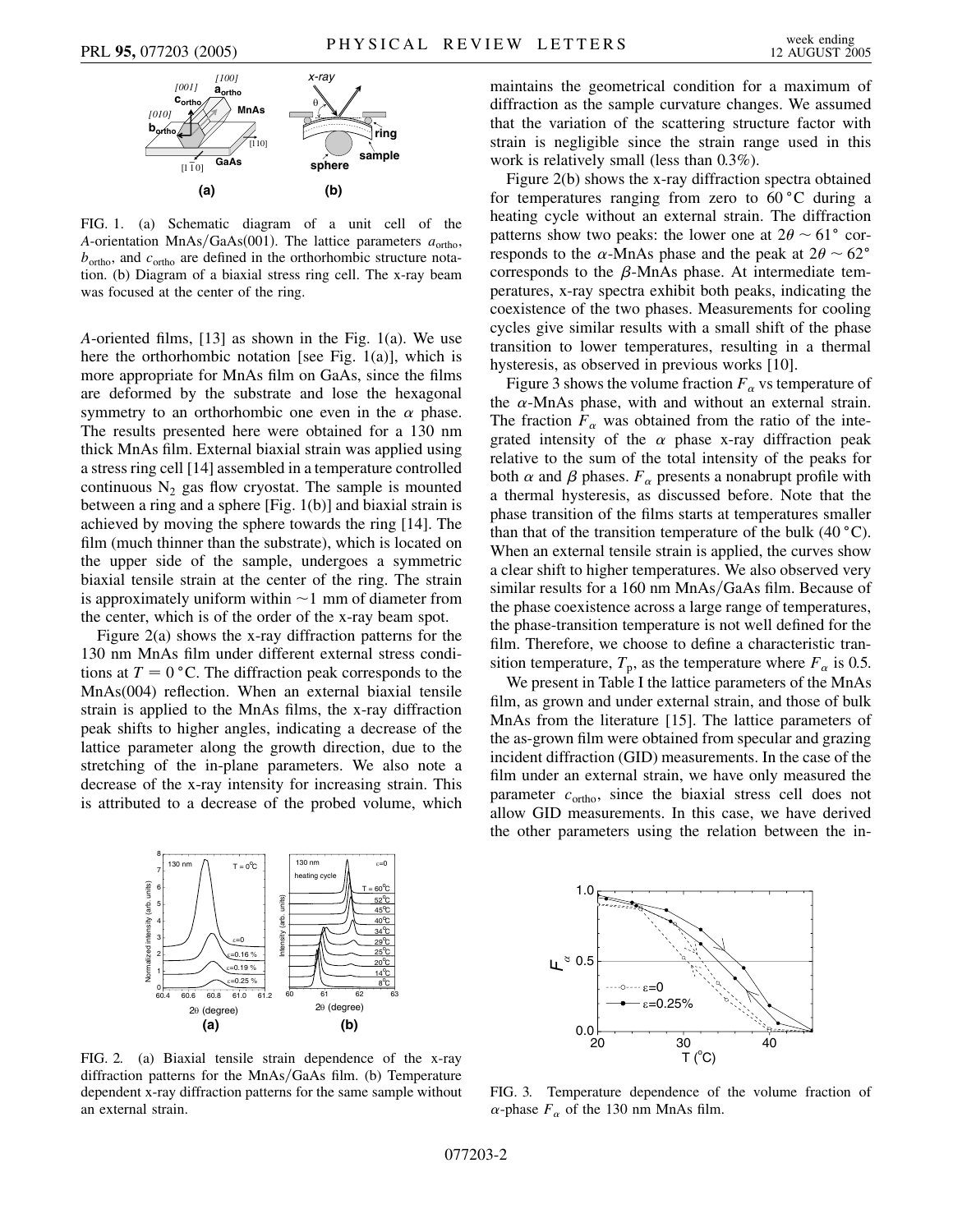TABLE I. Lattice parameters, unit cell volume (*V*), and relative temperature variation  $\frac{\delta T_P}{T_P}$  of the 130 nm MnAs film and of MnAs bulk [15] in the  $\alpha$ -MnAs phase for  $T = 20$  °C. In parenthesis the lattice parameter variation relative to bulk is shown.  $\frac{\delta J_0}{J_0}$ are theoretical data.

|                                                                                         | MnAs Bulk | film                     | film                            |
|-----------------------------------------------------------------------------------------|-----------|--------------------------|---------------------------------|
|                                                                                         |           | $\epsilon_{\parallel}=0$ | $\epsilon_{\parallel} = 0.25\%$ |
| $a_{\text{ortho}}(\AA)$                                                                 | 5.706     | $5.764(+1.0\%)$          | $5.778(+1.27%)$                 |
| $b_{\text{ortho}}(\AA)$                                                                 | 3.724     | $3.710(-0.37%)$          | $3.719(-0.13%)$                 |
| $c_{\text{ortho}}(\text{\AA})$                                                          | 6.450     | $6.440(-0.15\%)$         | $6.434(-0.25%)$                 |
| $V(\AA^3)$                                                                              | 137.06    | $137.72(+0.48\%)$        | $138.26(+0.88\%)$               |
|                                                                                         | 0.0       | $-3.2$                   | $-1.6$                          |
| $\frac{\frac{\delta T_P}{f_0}\left(\% \right)}{\frac{\delta f_0}{J_0}\left(\% \right)}$ | 0.0       | $-3.0$                   | $-2.4$                          |

plane  $(\epsilon_{\parallel} = \frac{\Delta a_{\text{ortho}}}{a_{\text{ortho}}} = \frac{\Delta b_{\text{ortho}}}{b_{\text{ortho}}}$  and out-of-plane  $(\epsilon_{z} = \frac{\Delta c_{\text{ortho}}}{c_{\text{ortho}}}$ lattice parameter variations given by  $\epsilon_{\parallel} = -\left[\frac{C_{12} + C_{23}}{C_{22}}\right] \epsilon_z$ , where  $C_{ij}$  are the elements of the elastic constant tensor of MnAs [16]. For the condition of maximum strain applied to the sample we obtained from the x-ray measurements  $\frac{\Delta c_{\text{ortho}}}{c_{\text{ortho}}} = 0.11\%,$  which corresponds to  $\frac{\Delta a_{\text{ortho}}}{a_{\text{ortho}}} = \frac{\Delta b_{\text{ortho}}}{b_{\text{ortho}}} = 0.25\%.$  Comparing the lattice parameters between bulk and as-grown film, we observe that the MnAs film is stretched along the  $a_{\text{ortho}}$  direction and is shrunk in the hexagonal basal plane. Similar results were observed in a previous work [10]. The resulting unit cell volume in the film is 0.48% larger than that in the bulk and presents a smaller  $T_p$ . When the film is under external tensile strain, the unit cell volume shows a further increase (becoming 0.88% larger than the bulk). In this case, however, the increase of the cell volume is accompanied by an increase of  $T_p$ . Bean and Rodbell [1] have predicted an enhancement of  $T_p$  upon increasing the MnAs unit cell volume. Our results show, however, that  $T_p$  is not a simple function of the cell volume and it does depend on the lattice parameters in a more complex way.

In order to analyze our results, we have performed calculations based on the density functional theory (DFT) using the numerical implementation contained in the pseudopotential code SIESTA [17], and considering the generalized gradient approximation of the exchange correlation potential [18]. We used an *s*-*p*-*d* basis set for both Mn and As with double zeta polarized *s* and *p* orbitals and simple double zeta for the *d* orbitals. The cutoff radii of the first zetas are as follows: Mn 4*s* and 4*p* 7.5 bohr, Mn 3*d* 5.5 bohr, As 4*s*, 4*p*, and 4*d* 6 bohr. The second zeta cutoffs are determined with the split norm scheme [17]. Finally the real space mesh cutoff is 300 Ry and we considered 616 *k* points in the full B31 Brillouin zone. We analyzed several possible magnetic configurations for each lattice distortion, evaluating a Heisenberg-type expression for the total energy:  $E_{\rm H} = E_0 - \frac{1}{2} \Sigma_{i,j} J_{ij} \mathbf{s}_i \cdot \mathbf{s}_j$ , where  $J_{ij}$  are the Heisenberg exchange parameters  $(J_{ii} = 0)$ ,  $E_0$  is the total

energy of the paramagnetic state and  $s_i$  is the spin unit vector at site  $i$ . The coefficient  $J_{ij}$  depends solely on the separation vector  $\mathbf{R}_{i,j}$  between spins *i* and *j*. The parameters  $J_{(i,j)}$  were obtained by minimizing the difference between the total energy obtained from the DFT calculations and the Heisenberg energy, where couplings up to third nearest neighbors were considered. A detailed description of the calculations and of the fitting procedure will be presented elsewhere [19]. The parameter  $J_0 = \sum_i J_{0i}$ , which in the mean field approximation is proportional to the Curie temperature, is a measure of the stability of the ferromagnetic phase [1,19,20]. The larger the gain in magnetic energy, the higher should be  $T_p$ . As a first approximation, we assume that the change of  $T_p$  is proportional to the equivalent change of  $J_0$ :  $\frac{\delta T_p}{T_p} = \frac{\delta J_0}{J_0}$ . Table I gives the calculated values of  $\frac{\delta J_0}{J_0}$  for the film, with and without an external stain, and its relative change with respect to the bulk. We observe that the calculated values of  $\frac{\delta J_0}{J_0}$  are in very good agreement with the corresponding experimental values of  $\frac{\delta T_{\rm p}}{T_{\rm p}}$  for the as-grown sample. The agreement is not equally good for the film under external biaxial strain. In this case the in-plane parameters were calculated from the out-of-plane one using the elastic tensor, which carries a significant experimental uncertainty. We remark, in particular, that the theory correctly predicts the direction of the transition temperature changes due to the film distortions: a decrease of  $T_p$  from bulk to the as-grown film and a partial recovery of  $T_p$  when a biaxial tensile strain is applied to the film.

In order to accomplish a more general analysis, we may consider that for small distortions  $J_0$  is linearly dependent on the orthorhombic lattice parameters [same notation of the Fig.  $1(a)$ :

$$
\frac{\delta J_0}{J_0} = K_a \frac{\delta a}{a} + K_b \frac{\delta b}{b} + K_c \frac{\delta c}{c},
$$

where  $K_a$ ,  $K_b$ , and  $K_c$  are constants that can be determined by calculating  $J_0$  for various distorted cells and fitting the results using the linear relationship expressed above. Following this procedure we observed a well-behaved linear dependence from which we obtained:

$$
K_a = -1.0,
$$
  $K_b = 5.2,$   $K_c = 4.2.$ 

The results clearly show that stretching the unit cell along the basal plane raises  $T_p$  (since  $K_b$  and  $K_c > 0$ ), while stretching along the *a* axis lowers  $T_p$  ( $K_a$  < 0). We point out that the distortion of a single lattice parameter alters the value of various distances between atoms in a complex way, so that the constants  $K_i$  reflect the combination of all those changes. We observed that an increase of the separation between Mn atoms (including the distance between nearest Mn neighbors and the Mn-Mn separation in the